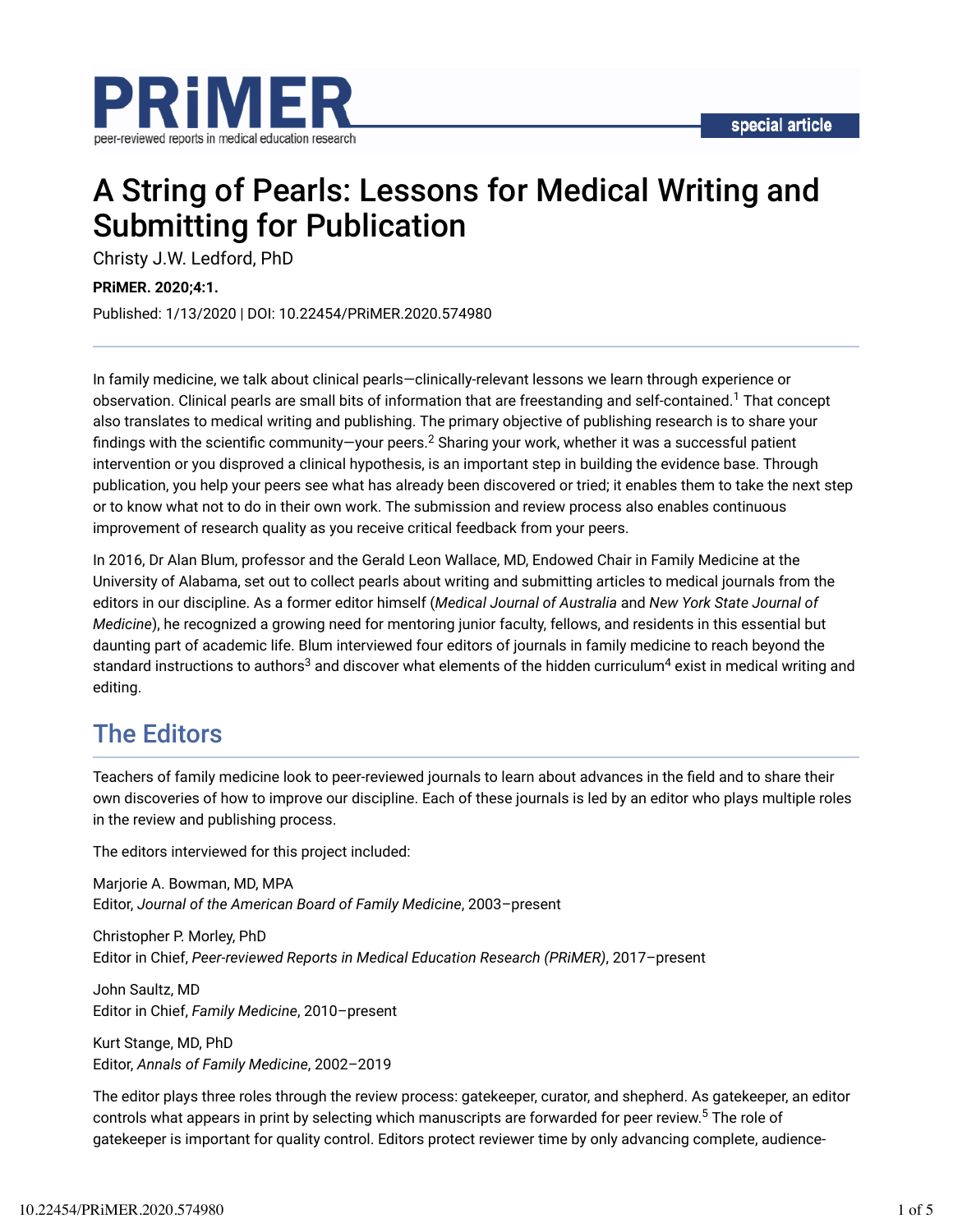appropriate papers through the review process. Editors also play the role of a curator, who carefully selects and organizes the intellectual ideas of a discipline. In describing a journal's purpose, Saultz said, "a medical journal done properly is the diary of an intellectual or scholarly community." Through guiding and directing authors in how to improve their work, editors also play the role of a shepherd. It is in this spirit that the following five pearls, distilled from the editor interviews, provide lessons for authors as they seek to share their work.

### Pearl 1: Read the Literature

The first step in researching or practicing evidence-based medicine is reading the literature.<sup>6</sup> Bowman reported that "[the American Board of Family Medicine] encourages the people who are doing board certification to read journals and to participate in research." Reading spurs your own creative thought and ability to write research questions. Spending time in the literature also immerses you in the structure and function of medical writing.<sup>7</sup>

When you read current literature, you not only learn what investigators are contributing to the evidence base, you also see where gaps remain and what additional question needs to be asked. Saultz said, "My number one frustration is how badly read the field is. The main reason we reject papers is inadequate literature." Your manuscript demonstrates how well you have read the literature. Include references that (1) provide background and support the rationale for the study in the introduction, and (2) situate your findings in a larger context in the discussion. Saultz is not alone; research shows that reviewers rank incomplete, inaccurate, or outdated review of the literature as one of the top 10 reasons a manuscript is rejected.<sup>8</sup> Maggio and colleagues provide concrete advice on writing a literature review throughout the research process.<sup>9</sup>

# Pearl 2: Work With a Team

The practice and teaching of family medicine relies on a team of clinical and educational professionals working together.<sup>10</sup> Writing for family medicine is no different. Research and writing is a complex undertaking that requires a variety of experiences and skills.<sup>11</sup> Bowman commented on the team nature of publications, "We have had lots of papers that are interdisciplinary, with authors who are anthropologists, sociologists, or mental health professionals." Morley encouraged:

"This isn't something you have to do on your own, nor should it be something you have to do on your own. Work in teams, find the collaboration you need, find the skill sets you need to build a team, and find the mentorship you need, because it is worth it and can build a whole new aspect to your professional life."

Writing in teams provides key opportunities for mentorship. $^{12}$  As faculty members develop and mature, they should move into mentor roles in writing teams. Saultz urged:

You should stop writing papers on your own and start writing papers with young people… what I want to see is the number of single-author publications by assistant professors, and especially single-author publications by full and associate professors, to stop because if you are involving the young people in the department in your work, then everything gets leveraged and they learn habits from you that they can then teach to other people downstream.

# Pearl 3: Target Journals When Submitting Papers

In any communication, a prime directive is: target your audience.<sup>13,14</sup> When researchers are ready to share their findings, they need to ask who needs this new information. $^{15}$  Each medical journal has aims and a scope—these help define the journal's audience. After you write the first draft of your manuscript, visit the website of potential target journals, and consider how well your manuscript aligns with each journal's stated aims and scope. Stange summarized:

"I think there is a lot of overlap in all the journals, and all of them want to have the article that the clinician can use for the next patient they see in family practice… *Family Medicine* certainly is the place that publishes educational research, so we [*Annals*] tend to not do that. We don't do case reports, but the *Journal of the American Board of*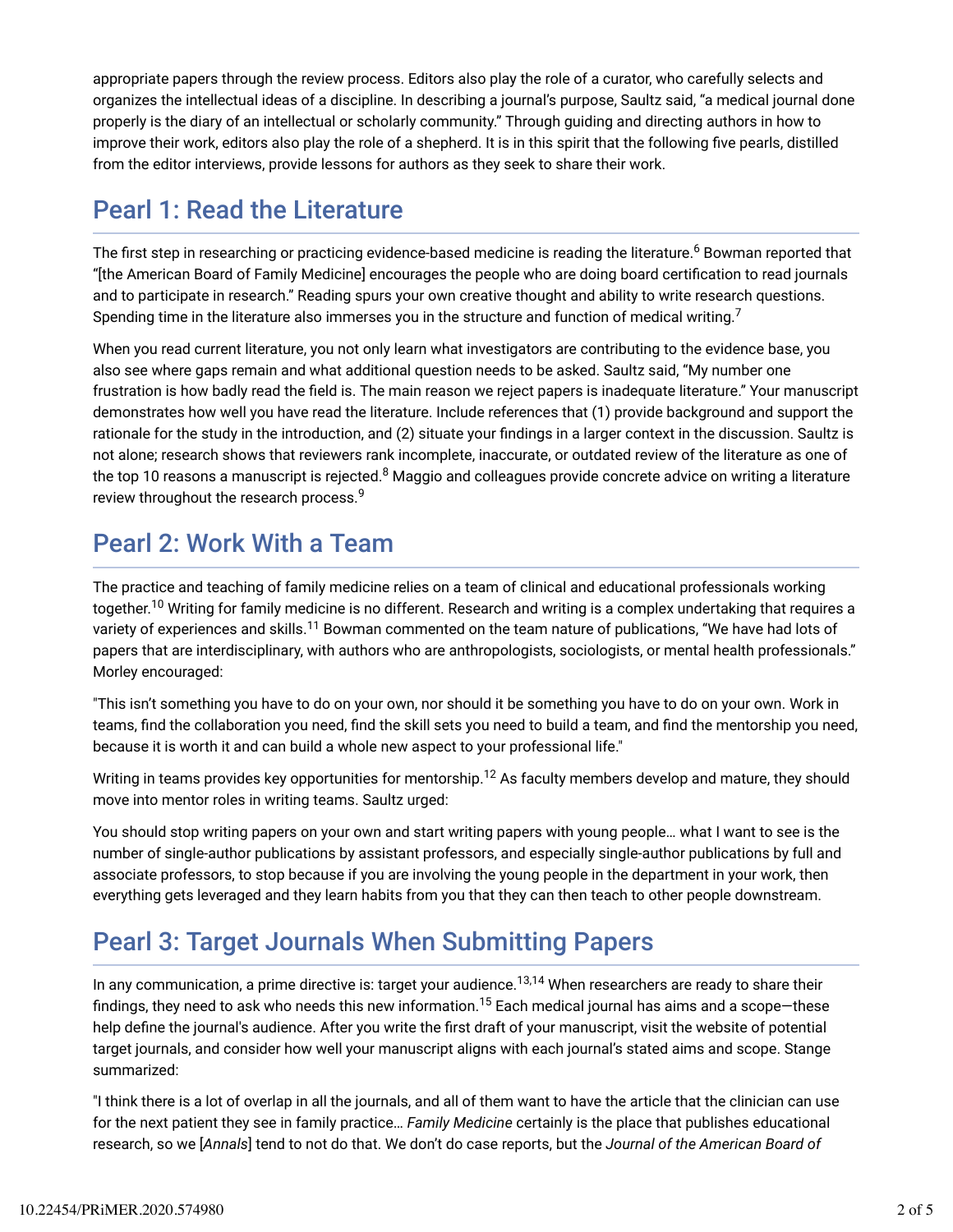#### *Family Medicine* does."

As the newest journal in family medicine, *PRiMER* provides an outlet for junior authors to share short articles about small studies. Morley elaborated, "The real focus is on original research about medical education specific to primary care. We want to make it an educational journal. We also want student and resident authors."

In describing the complementary nature of the journals of family medicine, Saultz distinguished them by audience and purpose:

"For us [*Family Medicine*], the community that most of our papers is trying to communicate with is people who teach family medicine or one of the other primary care disciplines for a living. That is our core group. The readership of [*JABFM*] is the diplomates of the Board… *Annals* should be the cutting-edge research journal in primary care perhaps for the world and certainly for the western hemisphere."

Bowman echoed that description, "We are geared to what works for the clinical family physician and concurrently improve research in the field."

## Pearl 4: Learn From the Reviews You Receive, Make the Paper Better, and Try Again

After you submit a manuscript to a journal, if the editor decides the paper is a good fit for the journal, the editor sends it out for peer review. A scientific peer review is not like a grade-it's not about passing or failing. Peer review is about finding out from your target audience what's missing in your paper and how it can be better. One question they address is novelty. Saultz pointed out, "The peer review process is about your colleagues in your field who have expertise in that field determining whether your ideas are new and valid."

Sometimes reviewers identify methodologic flaws that can only be fixed by collecting new data or running another analysis. But an editor's decision to "revise and resubmit" provides feedback on how to better tell your story.<sup>16</sup> Editors use decision letters to help you. As Stange explained, "I try to frame things in terms of not as much criticism as why we didn't accept it but as suggestions as to what they might do if they want to do something to improve it before they send it to another journal."

Editors pay attention to who authors are and how they can help develop their skills. Bowman shared her approach:

"When we get papers from residents or medical students with a faculty member coauthor, I either write a review myself or get the paper reviewed even if we are pretty certain that it won't hit the mark to get published. This is so that they get feedback on their papers. This is our mentorship."

### Pearl 5: Be a Reviewer

When you review an article, you look for how the manuscript describes what we already know and how this manuscript will contribute to and extend that knowledge. $^{17}$  Too frequently in our own writing, we make mental assumptions that prevent us from seeing what's missing in our work. The more you perform reviews for manuscripts, the more easily you can look at your own writing through a reviewer's lens. You begin to anticipate what a reviewer might ask and include that information before you submit.

The peer review process relies on a community of peers. $^{18}$  This group of editors recognized that our discipline needs more experienced reviewers. Bowman said, "Trying to find people who know the subject area well enough on all the topics that we receive is not easy." And it is not just about subject matter expertise. When those who receive their own reviews are writing reviews for others, a virtuous cycle is created, in which reviewers and authors edify each other to build a strong evidence base. Saultz observed, "There isn't a sense of community if there is not peer review."

#### Acknowledgments

Melani Harrell, Department of Family, Internal, and Rural Medicine of the University of Alabama School of Medicine,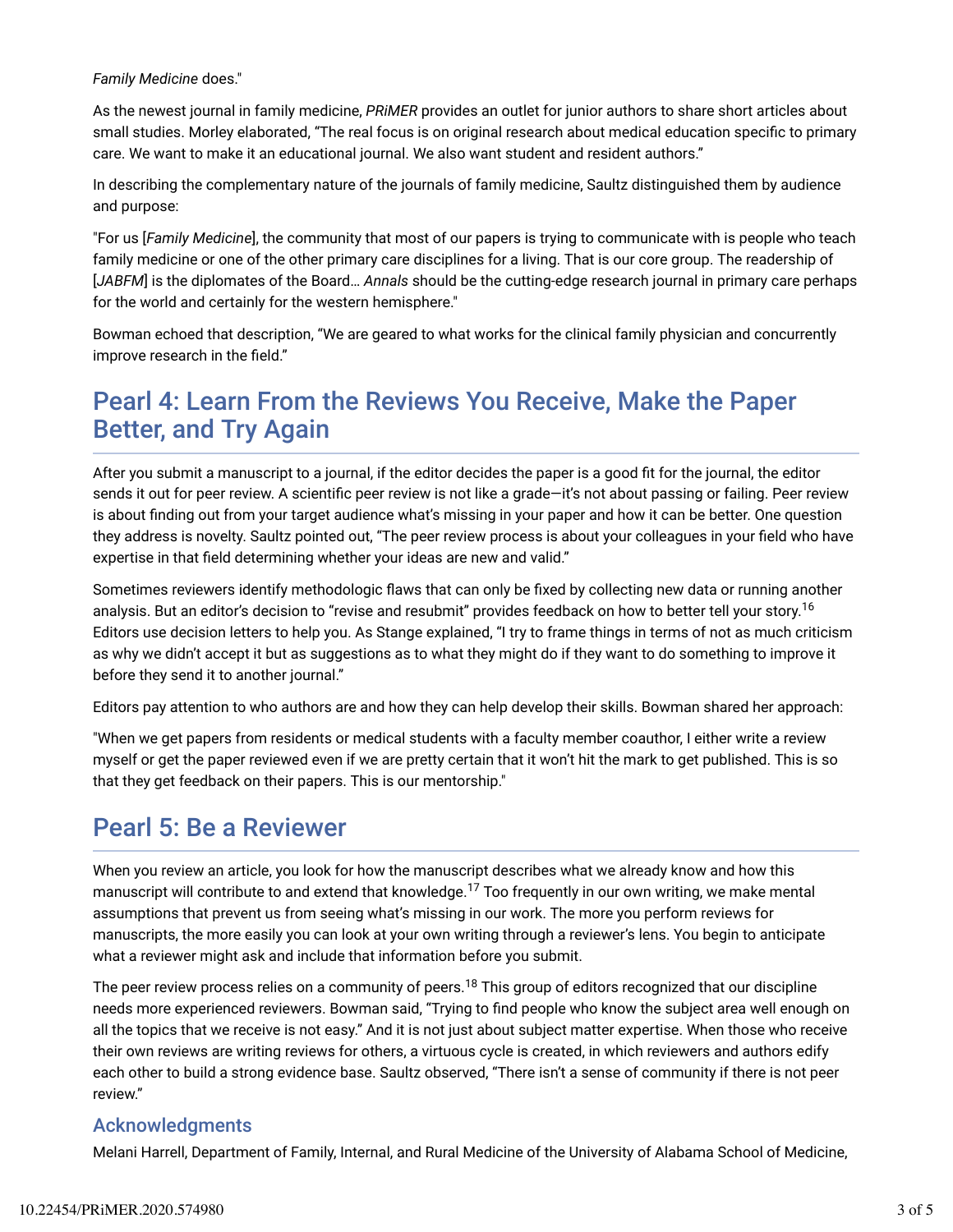Tuscaloosa, gave her time to transcribe the interviews.

**Disclaimer**: The views expressed within this publication represent those of the authors and do not reflect the official position of Uniformed Services University of the Health Sciences, the US Government, or the Department of Defense at large.

#### Corresponding Author

Christy J.W. Ledford, PhD

Uniformed Services University of the Health Sciences, Department of Family Medicine, 4301 Jones Bridge Road, A1040U, Bethesda, MD 20814. 301-295-0703. Fax: 301-295-3100.

christian.ledford@usuhs.edu

#### **Author Affiliations**

Christy J.W. Ledford, PhD - Department of Family Medicine, F. Edward Hébert School of Medicine, Uniformed Services University of the Health Sciences, Bethesda, MD

#### References

- 1. Lorin MI, Palazzi DL, Turner TL, Ward MA. What is a clinical pearl and what is its role in medical education? Med Teach. 2008;30(9-10):870-874. https://doi.org/10.1080/01421590802144286
- 2. Knottnerus JA, Tugwell P. Communicating research to the peers. J Clin Epidemiol. 2007;60(7):645-647. https://doi.org/10.1016/j.jclinepi.2007.01.003
- 3. Orkin AM, Phillips WR, Stange KC. Research Reporting Guidelines and the New Annals Instructions for Authors. Ann Fam Med. 2016;14(6):500-501. https://doi.org/10.1370/afm.2008
- 4. Hafferty FW. Beyond curriculum reform: confronting medicine's hidden curriculum. Acad Med. 1998;73(4):403-407. https://doi.org/10.1097/00001888-199804000-00013
- 5. Crane D. The gatekeepers of science: some factors affecting the selection of articles for scientific journals. Am Sociol. 1967;2(4):195-201.
- 6. Guyatt G, Rennie D, Meade M, Cook D. Users' Guides to the Medical Literature: A Manual for Evidence-based Clinical Practice. 3rd ed. New York: McGraw-Hill Education; 2015.
- 7. Greenhalgh T. How to read a paper. Getting your bearings (deciding what the paper is about). BMJ. 1997;315(7102):243-246. https://doi.org/10.1136/bmj.315.7102.243
- 8. Bordage G. Reasons reviewers reject and accept manuscripts: the strengths and weaknesses in medical education reports. Acad Med. 2001;76(9):889-896. https://doi.org/10.1097/00001888-200109000-00010
- 9. Maggio LA, Sewell JL, Artino AR Jr. The Literature Review: A Foundation for High-Quality Medical Education Research. J Grad Med Educ. 2016;8(3):297-303. https://doi.org/10.4300/JGME-D-16-00175.1
- 10. Roth LM, Markova T, Monsur JC, Severson RK. Effects of implementation of a team model on physician and staff perceptions of a clinic's organizational and learning environments. Fam Med. 2009;41(6):434-439.
- 11. Ledford CJ, Seehusen DA, Villagran MM, Cafferty LA, Childress MA. Resident scholarship expectations and experiences: sources of uncertainty as barriers to success. J Grad Med Educ. 2013;5(4):564-569. https://doi.org/10.4300/JGME-D-12-00280.1
- 12. Shah J, Shah A, Pietrobon R. Scientific writing of novice researchers: what difficulties and encouragements do they encounter? Acad Med. 2009;84(4):511-516. https://doi.org/10.1097/ACM.0b013e31819a8c3c
- 13. Parrott R. Emphasizing "communication" in health communication. J Commun. 2004;54(4):751-787. https://doi.org/10.1111/j.1460-2466.2004.tb02653.x
- 14. Schrager S. Transforming your presentation into a publication. Fam Med. 2010;42(4):268-272.
- 15. Cals JW, Kotz D. Effective writing and publishing scientific papers, part X: choice of journal. J Clin Epidemiol. 2014;67(1):3. https://doi.org/10.1016/j.jclinepi.2013.09.014
- 16. Kotz D, Cals JWL. Effective writing and publishing scientific papers, part XII: responding to reviewers. J Clin Epidemiol. 2014;67(3):243-243. https://doi.org/10.1016/j.jclinepi.2013.10.003
- 17. Spigt M, Arts ICW. How to review a manuscript. J Clin Epidemiol. 2010;63(12):1385-1390. https://doi.org